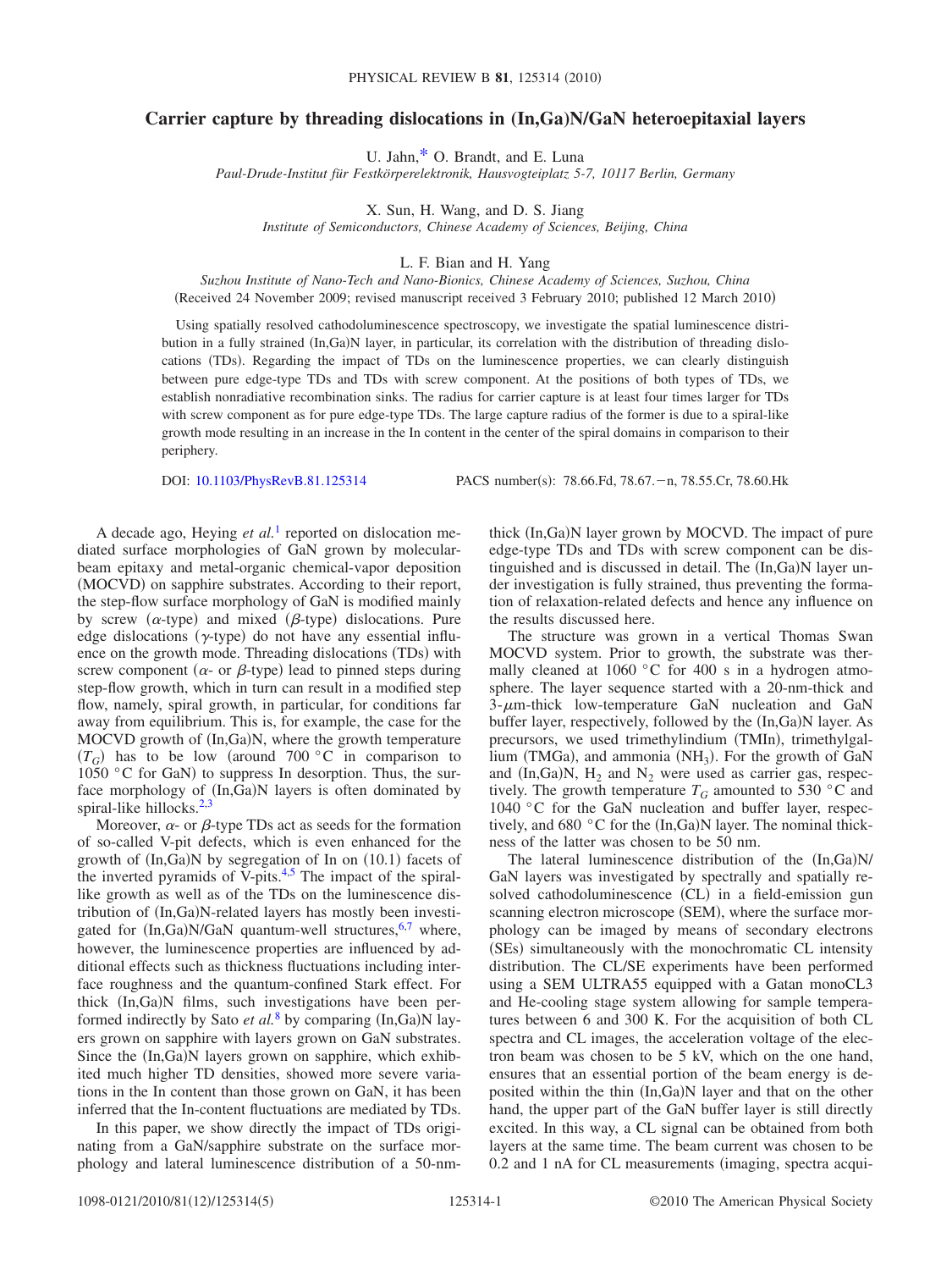<span id="page-1-0"></span>

FIG. 1. (a) Normalized CL spectrum averaged over an area of about  $20 \times 20 \mu m^2$  of the  $(In,Ga)N/GaN$  heteroepitaxial layer structure at 6 K. The arrows point to the energies corresponding to the CL images in Figs.  $4(a)$  $4(a)$  and  $4(c) - 4(e)$ . (b) SEM surface image of the (In,Ga)N/GaN sample. Inset: magnified SEM image showing V-pit defects. *a* marks the base length of the V-pit hexagon.

sition) at 6 K and 300 K, respectively. Throughout all the CL experiments, the spectral resolution amounted to 1.4 nm corresponding to a slit width of the CL spectrometer of 0.5 mm.

Transmission electron micoscopy (TEM) has been performed using a Jeol JEM 3010 microscope operating at 300 kV. The plan-view specimens were prepared by mechanical polishing from the substrate backside followed by Ar-ion milling. X-ray diffraction (XRD) was performed with a Philips X'Pert PRO™ four-circle diffractometer equipped with a Cu  $Ka1$  source in the focus of a multilayer x-ray mirror, a Ge(022) hybrid monochromator, and a three-bounce Ge(022) analyzer. Both symmetric  $\omega$ -2 $\theta$  scans across the (002) reflection and reciprocal space maps around the asymmetric (105) reflection were recorded in triple-axis configuration.

Figure  $1(a)$  $1(a)$  shows a CL spectrum of the  $(In,Ga)N/GaN$ heteroepitaxial layer structure acquired at a sample temperature of 6 K. The excitation was averaged over an area of about  $20 \times 20 \mu m^2$ . The spectrum consists of two lines, where the one centered at 3.488 and 2.885 eV represents the donor-bound exciton transition of the GaN template layer and the optical near-band-gap transition of the (In,Ga)N layer, respectively. The full width at half maximum (FWHM) of the (In,Ga)N-related spectrum amounts to about 90 meV. Moreover, it exhibits two shoulders on the low-energy side, stemming from longitudinal optical-phonon replicas of the main line of the spectrum as inferred from their energy sepa-

<span id="page-1-1"></span>

FIG. 2. (Color online)  $\omega$ -2 $\theta$  XRD scan across the GaN(00.2) reflection of the  $(In,Ga)N/GaN$  sample. The symbols and line represent the experimental data and numerical simulation, respectively. The inset shows a reciprocal space map around the asymmetric  $(10.5)$  reflection of the same sample.

ration of about 90 meV. The surface structure of the sample is represented in Fig.  $1(b)$  $1(b)$  showing a SE image of the (In,Ga)N layer. The surface exhibits a spiral-like morphology, with at least one V-pit defect being situated in the center of each spiral as shown in the inset of Fig.  $1(b)$  $1(b)$ . The basis length  $(a)$  of the hexagon of these V pits amounts to about 30 nm. According to the relation *d*= 1.63*a* between the depth *d* and *a* of a V-pit,<sup>4</sup> this defect is initiated near the  $(In,Ga)N/$ GaN interface. Since it is known that both the evolution of V-pit defects and a spiral-like growth mode is triggered by  $\alpha$ or  $\beta$ -type TDs,<sup>4[,9](#page-4-9)</sup> it is obvious that this kind of extended defects exhibits a large influence on the growth of at least thin (In,Ga)N layers.

In order to determine the strain state and composition of the layer, we performed XRD experiments. The inset of Fig. [2](#page-1-1) shows the reciprocal space map of the (In,Ga)N/GaN layer structure, which indicates that this layer is fully strained  $(1.6\% \text{ misfit})$  with a relaxation degree  $\mathbf{R} = 0$ . Using this result, we determine the In content *x* of this layer by fitting the  $\omega$ -[2](#page-1-1) $\theta$  scan of Fig. 2 yielding  $x=0.147$ . As a second result of the above fit, we determine the layer thickness *d* to amount to 48 nm, which is confirmed by SE imaging of the cleaved edge of the sample. From these experimental results, we conclude that (In,Ga)N layers with a thickness-strain product of less than 750 Å% remain pseudomorphic. Extended defects in the layer are thus exclusively due to the GaN template.

TEM is the method of choice to directly determine the character of dislocations and their distribution in thin films. Follstaedt *et al.*<sup>[10](#page-4-10)</sup> proposed a procedure that enables the detection and identification of all vertical TD types (edge, screw, and mixed) in (0001) nitride layers from a single planview micrograph. This is possible because, in addition to the so-called "**g**•**b**" contrast criterion (which evaluates the alignment of the strain field of the dislocation with Burgers vector **b** with respect to the diffraction vector **g** producing the image contrast), a second contrast mechanism due to strain relaxation of screw dislocations at the free surface operates. In the plan-view micrograph of Fig. [3,](#page-2-0) the specimen is tilt about  $18^{\circ}$  off the  $[0001]$  zone axis to obtain two-beam conditions with  $\mathbf{b} = [1120]$ . Three types of TDs can clearly be distin-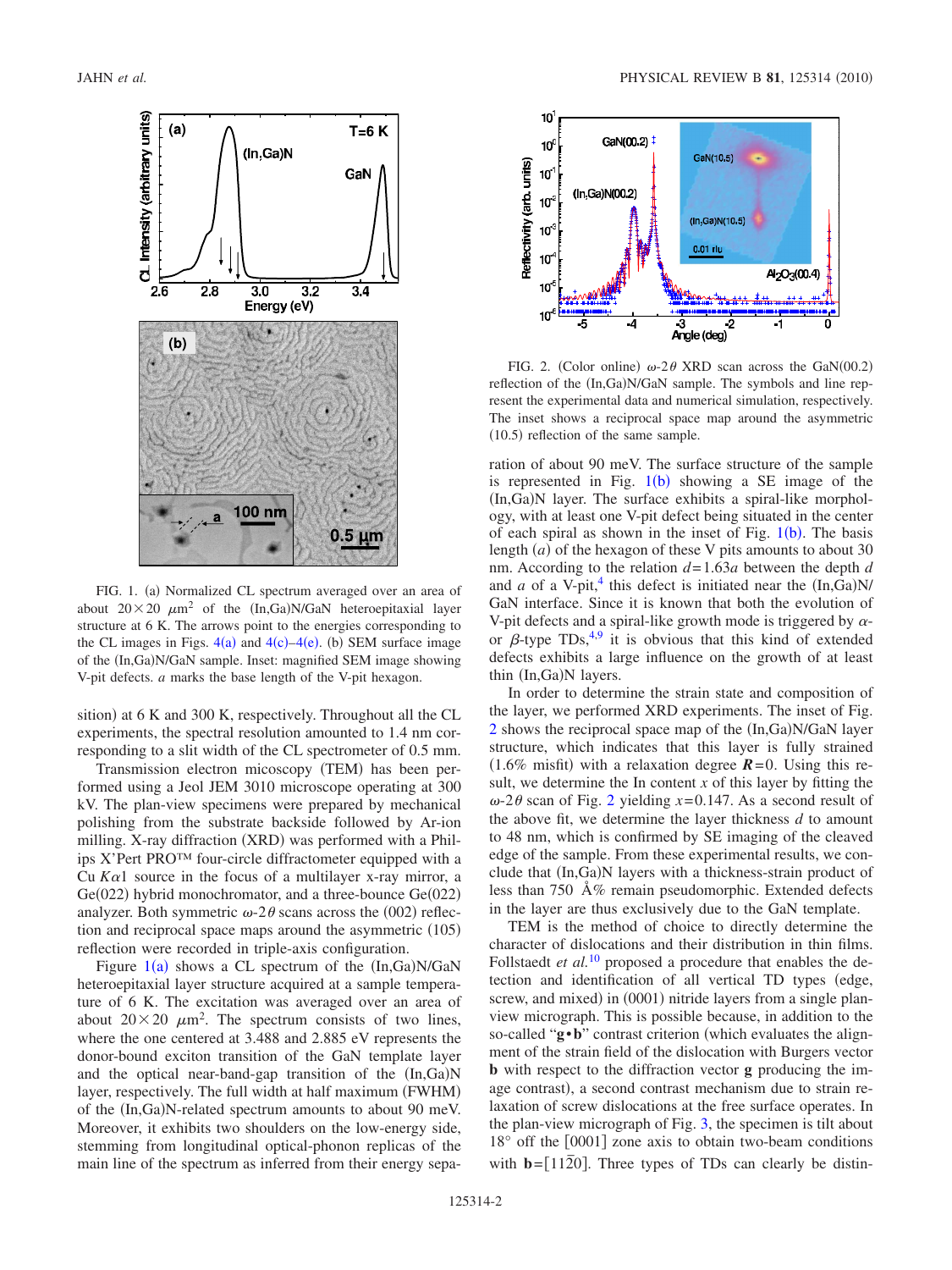<span id="page-2-0"></span>

FIG. 3. Plan-view transmission electron microscope image of the  $(In,Ga)N/GaN$  sample obtained for  $\mathbf{b} = [11\overline{2}0]$  with the specimen tilted by about  $18^{\circ}$  off the  $[0001]$  zone axis. The circle indicates a screw TD, the box a mixed TD, and the arrow an edge TD.

guished: (i) pure screw TDs, i.e.,  $\alpha$ -type. In this case, the outcrops of screw dislocations are reflected by pairs of isolated spots (circled). (ii) Mixed TDs, i.e.,  $\beta$ -type, where the pair of spots are connected by a line in between them (boxed). (iii) Pure edge TDs, i.e.,  $\gamma$ -type, which are observed as lines (arrow). Independently of the type, the estimated TD density in the sample amounts to about  $4 \times 10^8$  cm<sup>-2</sup>. The ratio between  $\alpha$ - plus  $\beta$ -type and  $\gamma$ -type TDs amounts to about 0.5. Moreover, outcrops of screw and mixed dislocations are observed at the center of regions with a spiral-like corrugated surface morphology. Another important result of the TEM investigation is that relaxation-related extended defects could not be observed. For (In,Ga)N/GaN heteroepitaxial layers, Jahnen *et al.*[11](#page-4-11) and Liu *et al.*[12](#page-4-12) observed the evolution of relaxation-related dislocation loops at the (In,Ga)N/GaN interface initiated at the apex and side facets of V-pit defects, respectively. Even such a local plastic relaxation has not been observed within the immediate neighborhood of  $\alpha$ - and  $\beta$ -TDs of the present (In,Ga)N/GaN layer structure.

Figure [4](#page-2-1) shows CL images for various values of the CL detection energy  $E_{CL}$  and the SE image of the same region of the  $(In,Ga)N/GaN$  structure. In the CL image of Fig.  $4(a)$  $4(a)$ obtained at  $E_{CL} = 3.488$  eV (donor-bound exciton of GaN), the dark spots represent the TDs of the GaN template layer. About  $\frac{1}{3}$  of the number of these TDs [marked by arrows in Fig.  $4(a)$  $4(a)$ ] correlate with the appearance of V-pits of the SE

<span id="page-2-1"></span>

FIG. 4. (a),  $(c)$ - $(e)$  CL and (b) SE images of the same region of the (In,Ga)N/GaN sample. The images have been acquired at 6 K. For the CL images, the detection energy  $E_{CL}$  is (a) near-band gap of GaN  $(3.488 \text{ eV})$ ,  $(c)$  at the center  $(2.885 \text{ eV})$ ,  $(d)$  on the high-energy  $(2.912 \text{ eV})$ , and  $(e)$  on the low-energy side  $(2.846 \text{ eV})$  of the (In,Ga)N line as indicated by arrows in Fig. [1.](#page-1-0)

image shown in Fig.  $4(b)$  $4(b)$ . Thus, dark spots marked by ar-rows in Fig. [4](#page-2-1)(a) are related to  $\alpha$ - or  $\beta$ -type TDs, which typically initiate a spiral-like growth and the formation of V-pits.<sup>4,[13](#page-4-13)</sup> In Figs.  $4(c) - 4(e)$  $4(c) - 4(e)$ , we compare the CL images for values of  $E_{\text{CI}}$  corresponding to the center, the high-energy, and the low-energy side, respectively, of the  $(In, Ga)N$  CL spectrum [cf. arrows in Fig.  $1(a)$  $1(a)$ ]. The CL intensity distribution varies significantly with the detection energy indicating lateral fluctuations of the optical transition energy on a micrometer scale. These fluctuations are clearly correlated with the V-pit and spiral domain distribution. In contrast, TDs which are not associated with V-pits and do not show any other detectable surface features, appear merely as small dark spots in these maps regardless of the value of  $E_{CL}$ . Furthermore, they do not influence the CL distribution in their neighborhood. We thus assign these small dark spots to  $\gamma$ -type TDs.

As expected from the XRD and TEM results shown above, there is a one-to-one correspondence between the total number of dark spots of the CL images obtained from the GaN template  $(E_{CL} = 3.488 \text{ eV})$  and from the epitaxially grown (In,Ga)N layer ( $E_{CL}$ =2.885, 2.912, or 2.846 eV). This number corresponds to a density of TDs of  $3 \times 10^8$  cm<sup>-2</sup>. The ratio between the dark spots, which we assign to  $\alpha$ - or  $\beta$ -type TDs and the ones assigned to  $\gamma$ -type TDs amounts to about 0.5. Both values (density and ratio) agree very well with the corresponding numbers found by TEM confirming the assignment of the dark spots of the CL images to the respective kind of TD. The impact of  $\alpha$ - or  $\beta$ -type TDs on the one hand and  $\gamma$ -type TDs on the other hand on the luminescence distribution and morphology of the (In,Ga)N layer can be clearly distinguished. Comparing the CL images of Figs.  $4(c)$  $4(c)$  and  $4(d)$  with the one of Fig.  $4(e)$ , we see that the intensity distributions of Figs.  $4(d)$  $4(d)$  and  $4(e)$  show complementary contrasts except the centers of the TDs, which are darkly independent of the chosen value of  $E_{CL}$  indicating nonradiative recombination at this position. The immediate surroundings of the  $\alpha$ - or  $\beta$ -type TDs represent low-energy regions (high intensity at  $E_{CL}$ =2.846 eV) whereas the regions further away from the immediate surroundings of these defects represent high-energy regions (high intensity at  $E_{CL}$  $= 2.912$  eV).

The corresponding distribution of the near-band-gap en-ergy of the (In,Ga)N layer is shown in more detail in Fig. [5.](#page-3-0) This figure represents the peak energy of CL spectra acquired along a line as a function of the scan position. The corresponding path way of the line scan, which is indicated by a white dashed arrow in the inset of Fig. [5,](#page-3-0) crosses two spiral domains with their V-pit defects being situated in the center of these domains. The resulting profile of the near-band-gap energy is characterized by minima at the positions of the V-pit defects and by energy barriers (maxima) at the periphery of the spiral domains. Such an energy profile can be explained by assuming that an accumulation of the In content in the center of the spiral domain is accompanied by a depletion of In within the periphery regions of the corresponding domains. Other possible origins for the occurrence of energy minima in conjunction with TDs or V-pit defects could be related to strain interaction or relaxation, respectively. However, an interaction of the layer strain with the strain field of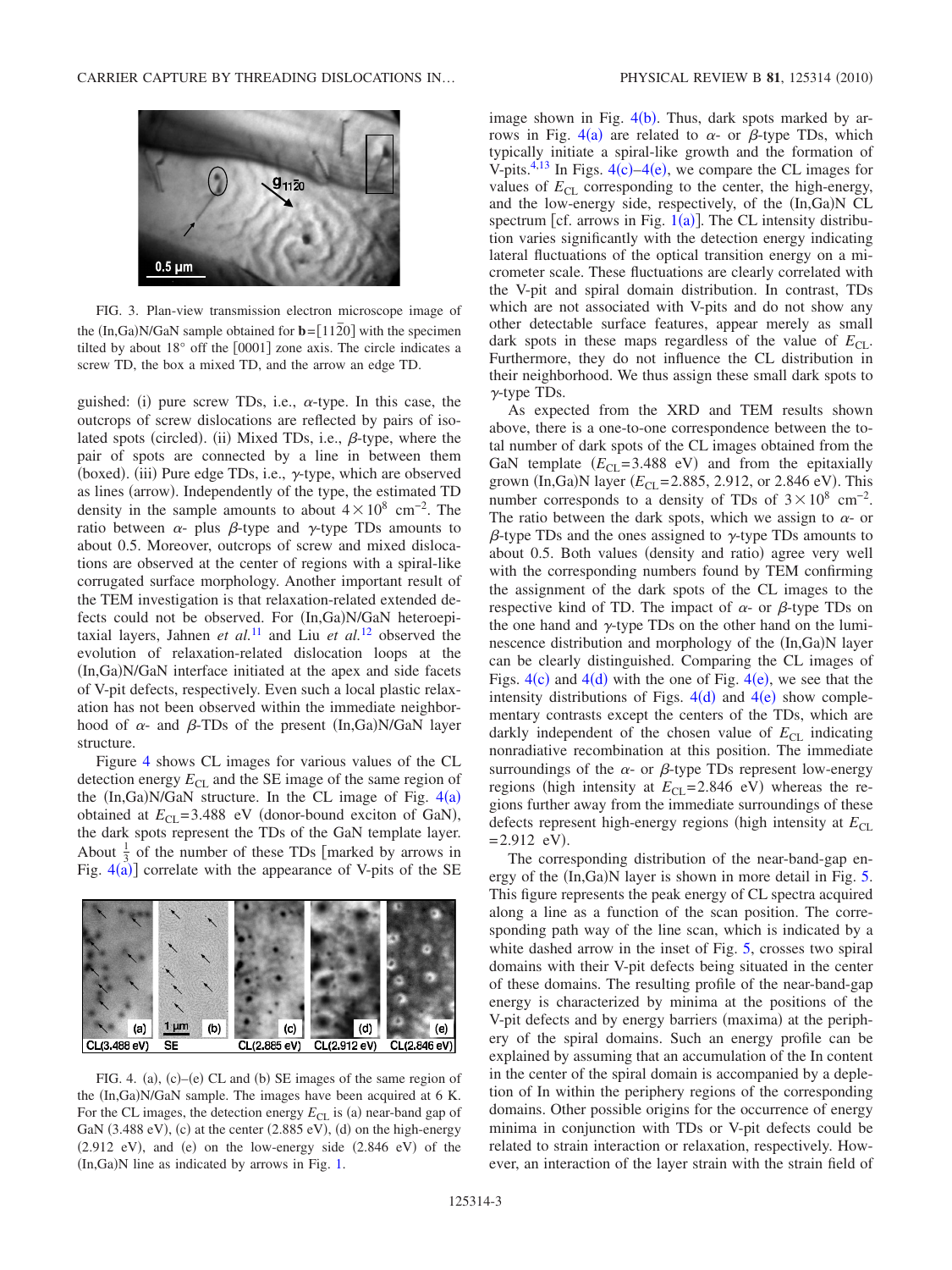<span id="page-3-0"></span>

FIG. 5. Peak energy of CL spectra acquired along a line crossing two  $\alpha$ - or  $\beta$ -type TDs at 6 K. Inset: SE image of the (In,Ga)N layer. The white arrow indicates the path way of the CL line scan.

the TDs cannot account for the observed energy minima since the  $\alpha$ - or  $\beta$ -type TDs are terminated at the GaN/ (In,Ga)N interface at the apex of the corresponding V-pit defects. Local plastic relaxation of the strain by means of the evolution of dislocation loops at the apex of the V-pit defects, which could lead to 130 meV deep energy minima, $14$ does obviously not occur since we could not find any relaxation-related defects by TEM. Elastic strain relaxation could occur via the side facets of the V pits, for which, however, one would expect a continuous decrease in the energy from the periphery toward the center of the V-pit. Thus, the observed distribution of the near-band-gap energy is rather a signature of a redistribution of In (material transport) during the growth than a result of a local strain relaxation related to the  $\alpha$ - or  $\beta$ -type TDs and their V-pit defects.

The difference between  $\alpha$ - or  $\beta$ -type TDs on the one hand and  $\gamma$ -type TDs on the other hand with regard to their influ-

<span id="page-3-1"></span>

FIG. 6. (Color online) (a) SE and (b) CL image  $(E_{CL} = 3.488 \text{ eV})$  of the  $(In, Ga)N/GaN$  heteroepitaxial layer structure. (c) Normalized CL spectra for the line scan marked by the dashed line in the images for the scan positions as indicated by vertical arrows in (d). (d) Peak energies (circles) and integrated CL intensities (crosses) of all spectra along the indicated path as a function of scan position. The SE and CL image as well as the CL spectra line scan have been acquired at 6 K.

<span id="page-3-2"></span>

FIG. 7. (Color online) (a) SE, (b) and (c) CL image  $(E_{CL} = 2.852 \text{ eV})$  of the same sample as in Fig. [6.](#page-3-1) (d) Peak energies (circles) and integrated CL intensities (crosses) as a function of scan position. In (a) and (b), the white dotted arrows indicate the position of the  $\alpha$ - or  $\beta$ -type TDs. In (b), the black arrows indicate the positions of the  $\gamma$ -type TDs. The CL line scan data depicted in (d) have been acquired along the path way indicated by the dashed arrow in  $(c).$ 

ence on the optical properties of the (In,Ga)N layers is studied in detail by means of CL line scans as represented in Fig. [6.](#page-3-1) The SE image of Fig.  $6(a)$  $6(a)$  shows three spirals with corresponding V-pits indicating the positions of three  $\alpha$ - or  $\beta$ -type TDs intersecting the surface. In Fig.  $6(b)$  $6(b)$ , the CL image of the same region obtained for  $E_{CL}$ =3.488 eV (donor-bound exciton of the GaN template layer) shows four dark spots, where three of them can be assigned to the V-pit positions of Fig.  $6(a)$  $6(a)$ . The fourth one, which exhibits no feature at the surface of the layer, is assigned to a  $\gamma$ -type TD. CL spectra have been acquired along the path marked by the dashed line in Figs.  $6(a)$  $6(a)$  and  $6(b)$ . Following this line from left to right, the electron beam subsequently intersects the positions of an  $\alpha$ - or  $\beta$ - and a  $\gamma$ -type TD.

Figure  $6(c)$  $6(c)$  shows three CL spectra acquired by spot excitation at the scan positions marked by the vertical arrows in Fig. [6](#page-3-1)(d). The FWHM of these spectra varies between 40 and 55 meV, which is still broad but much narrower than the one obtained for a large excitation area as shown in Fig.  $1(a)$  $1(a)$ . This result visualizes the inhomogeneous spectral broadening of  $(In,Ga)$ N due to local variations in  $x$  on a micrometer scale. Despite the large FWHM, the spectral shift as a function of the scan position can clearly be recognized. Figure [6](#page-3-1)(d) represents the peak energies (circles) and integrated CL intensities (crosses) of all spectra obtained at 6 K along the path indicated. Let us emphasize the following features of this line scan: (i) both the CL peak energy  $(E_t)$  and the inte-